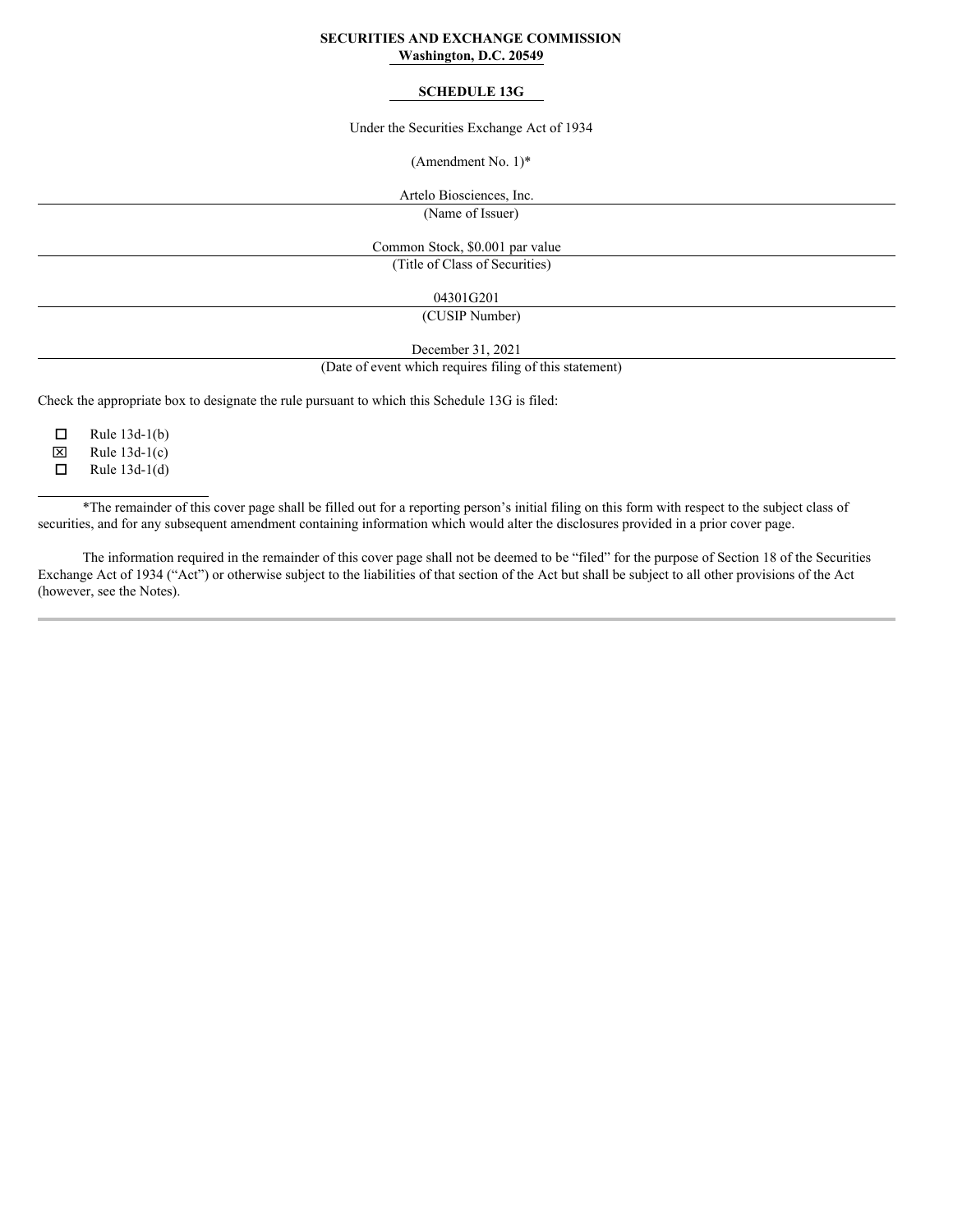| $\mathbf{1}$                                                                                                                  | <b>NAMES OF REPORTING PERSONS</b><br>Iroquois Capital Management L.L.C.                                                                        |                                                                                                                   |  |  |  |
|-------------------------------------------------------------------------------------------------------------------------------|------------------------------------------------------------------------------------------------------------------------------------------------|-------------------------------------------------------------------------------------------------------------------|--|--|--|
| $\overline{2}$                                                                                                                | CHECK THE APPROPRIATE BOX IF A MEMBER OF A GROUP                                                                                               | $(a)$ $\square$<br>$(b)$ $\square$                                                                                |  |  |  |
| 3                                                                                                                             |                                                                                                                                                | <b>SEC USE ONLY</b>                                                                                               |  |  |  |
| 4                                                                                                                             | CITIZENSHIP OR PLACE OF ORGANIZATION<br>Delaware                                                                                               |                                                                                                                   |  |  |  |
|                                                                                                                               | 5                                                                                                                                              | <b>SOLE VOTING POWER</b>                                                                                          |  |  |  |
| <b>NUMBER OF</b><br><b>SHARES</b><br><b>BENEFICIALLY</b><br><b>OWNED BY</b><br><b>EACH</b><br><b>REPORTING</b><br>PERSON WITH | 6                                                                                                                                              | <b>SHARED VOTING POWER</b><br>100,000 shares of Common Stock issuable upon exercise of Warrants (See Item 4)      |  |  |  |
|                                                                                                                               | $\overline{7}$                                                                                                                                 | <b>SOLE DISPOSITIVE POWER</b>                                                                                     |  |  |  |
|                                                                                                                               | 8                                                                                                                                              | <b>SHARED DISPOSITIVE POWER</b><br>100,000 shares of Common Stock issuable upon exercise of Warrants (See Item 4) |  |  |  |
| $\boldsymbol{9}$                                                                                                              | AGGREGATE AMOUNT BENEFICIALLY OWNED BY EACH REPORTING PERSON<br>100,000 shares of Common Stock issuable upon exercise of Warrants (See Item 4) |                                                                                                                   |  |  |  |
| 10                                                                                                                            | $\Box$<br>CHECK BOX IF THE AGGREGATE AMOUNT IN ROW (9) EXCLUDES CERTAIN SHARES                                                                 |                                                                                                                   |  |  |  |
| 11                                                                                                                            | PERCENT OF CLASS REPRESENTED BY AMOUNT IN ROW (9)<br>$0.24\%$ (See Item 4)*                                                                    |                                                                                                                   |  |  |  |
| 12                                                                                                                            | <b>TYPE OF REPORTING PERSON</b><br>00                                                                                                          |                                                                                                                   |  |  |  |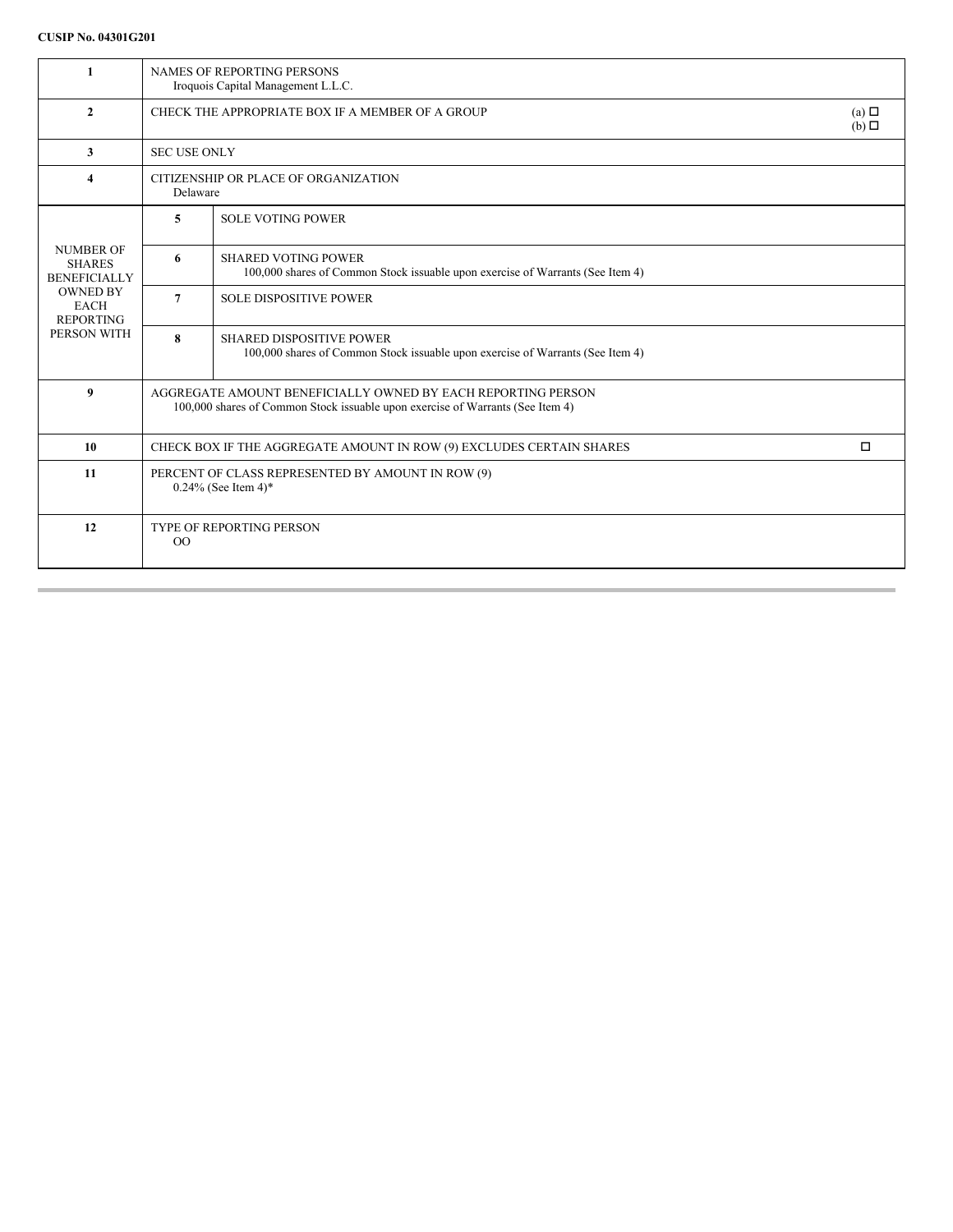| $\mathbf{1}$                                                                                                                  | <b>NAMES OF REPORTING PERSONS</b><br>Richard Abbe                                                                                              |                                                                                                                   |  |  |  |
|-------------------------------------------------------------------------------------------------------------------------------|------------------------------------------------------------------------------------------------------------------------------------------------|-------------------------------------------------------------------------------------------------------------------|--|--|--|
| $\mathbf{2}$                                                                                                                  | CHECK THE APPROPRIATE BOX IF A MEMBER OF A GROUP                                                                                               | (a) $\Box$<br>$(b)$ $\Box$                                                                                        |  |  |  |
| 3                                                                                                                             | <b>SEC USE ONLY</b>                                                                                                                            |                                                                                                                   |  |  |  |
| $\overline{\mathbf{4}}$                                                                                                       | CITIZENSHIP OR PLACE OF ORGANIZATION<br><b>United States</b>                                                                                   |                                                                                                                   |  |  |  |
| <b>NUMBER OF</b><br><b>SHARES</b><br><b>BENEFICIALLY</b><br><b>OWNED BY</b><br><b>EACH</b><br><b>REPORTING</b><br>PERSON WITH | 5                                                                                                                                              | <b>SOLE VOTING POWER</b>                                                                                          |  |  |  |
|                                                                                                                               | 6                                                                                                                                              | <b>SHARED VOTING POWER</b><br>100,000 shares of Common Stock issuable upon exercise of Warrants (See Item 4)      |  |  |  |
|                                                                                                                               | 7                                                                                                                                              | <b>SOLE DISPOSITIVE POWER</b>                                                                                     |  |  |  |
|                                                                                                                               | 8                                                                                                                                              | <b>SHARED DISPOSITIVE POWER</b><br>100,000 shares of Common Stock issuable upon exercise of Warrants (See Item 4) |  |  |  |
| $\boldsymbol{9}$                                                                                                              | AGGREGATE AMOUNT BENEFICIALLY OWNED BY EACH REPORTING PERSON<br>100,000 shares of Common Stock issuable upon exercise of Warrants (See Item 4) |                                                                                                                   |  |  |  |
| 10                                                                                                                            | CHECK BOX IF THE AGGREGATE AMOUNT IN ROW (9) EXCLUDES CERTAIN SHARES<br>$\Box$                                                                 |                                                                                                                   |  |  |  |
| 11                                                                                                                            | PERCENT OF CLASS REPRESENTED BY AMOUNT IN ROW (9)<br>$0.24\%$ (See Item 4)*                                                                    |                                                                                                                   |  |  |  |
| 12                                                                                                                            | <b>TYPE OF REPORTING PERSON</b><br>IN: HC                                                                                                      |                                                                                                                   |  |  |  |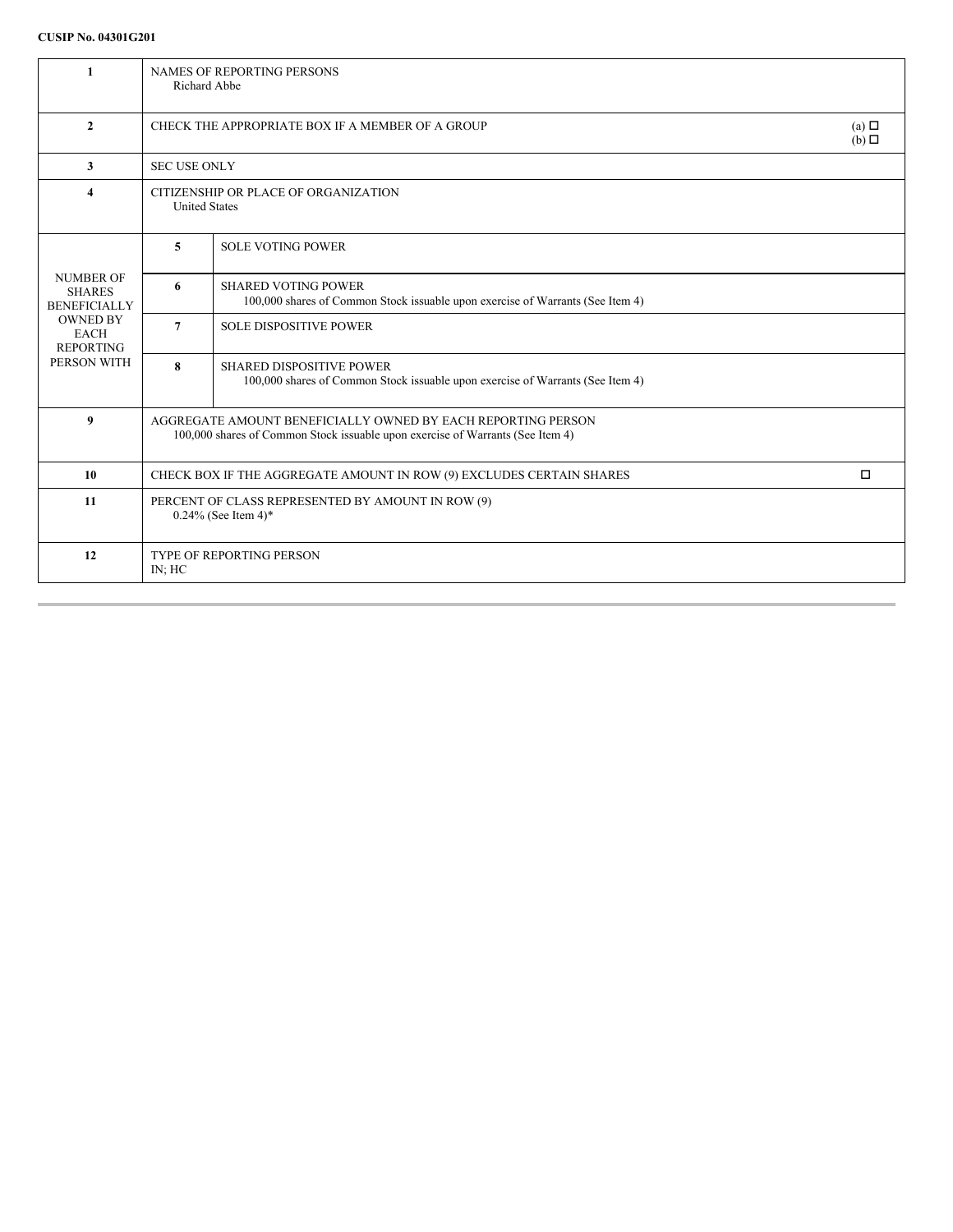| $\mathbf{1}$                                                                                                                  | <b>NAMES OF REPORTING PERSONS</b><br>Kimberly Page                                                                                             |                                                                                                                   |  |  |  |
|-------------------------------------------------------------------------------------------------------------------------------|------------------------------------------------------------------------------------------------------------------------------------------------|-------------------------------------------------------------------------------------------------------------------|--|--|--|
| $\mathbf{2}$                                                                                                                  | CHECK THE APPROPRIATE BOX IF A MEMBER OF A GROUP                                                                                               |                                                                                                                   |  |  |  |
| 3                                                                                                                             | <b>SEC USE ONLY</b>                                                                                                                            |                                                                                                                   |  |  |  |
| $\overline{\bf{4}}$                                                                                                           | CITIZENSHIP OR PLACE OF ORGANIZATION<br><b>United States</b>                                                                                   |                                                                                                                   |  |  |  |
| <b>NUMBER OF</b><br><b>SHARES</b><br><b>BENEFICIALLY</b><br><b>OWNED BY</b><br><b>EACH</b><br><b>REPORTING</b><br>PERSON WITH | 5                                                                                                                                              | <b>SOLE VOTING POWER</b>                                                                                          |  |  |  |
|                                                                                                                               | 6                                                                                                                                              | <b>SHARED VOTING POWER</b><br>100,000 shares of Common Stock issuable upon exercise of Warrants (See Item 4)      |  |  |  |
|                                                                                                                               | $\overline{7}$                                                                                                                                 | <b>SOLE DISPOSITIVE POWER</b>                                                                                     |  |  |  |
|                                                                                                                               | 8                                                                                                                                              | <b>SHARED DISPOSITIVE POWER</b><br>100,000 shares of Common Stock issuable upon exercise of Warrants (See Item 4) |  |  |  |
| 9                                                                                                                             | AGGREGATE AMOUNT BENEFICIALLY OWNED BY EACH REPORTING PERSON<br>100,000 shares of Common Stock issuable upon exercise of Warrants (See Item 4) |                                                                                                                   |  |  |  |
| 10                                                                                                                            | $\Box$<br>CHECK BOX IF THE AGGREGATE AMOUNT IN ROW (9) EXCLUDES CERTAIN SHARES                                                                 |                                                                                                                   |  |  |  |
| 11                                                                                                                            | PERCENT OF CLASS REPRESENTED BY AMOUNT IN ROW (9)<br>$0.24\%$ (See Item 4)*                                                                    |                                                                                                                   |  |  |  |
| 12                                                                                                                            | TYPE OF REPORTING PERSON<br>IN                                                                                                                 |                                                                                                                   |  |  |  |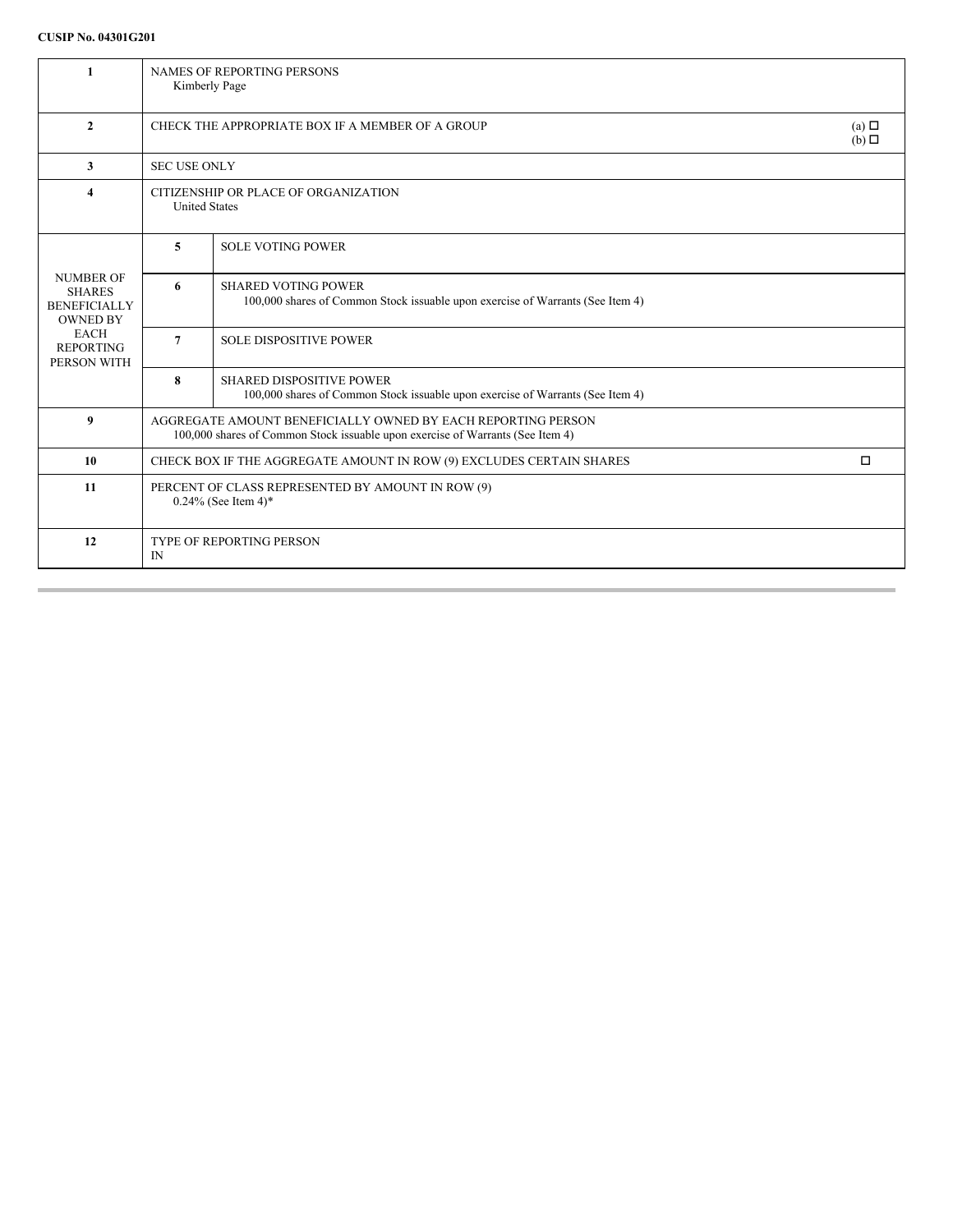This Amendment No. 1 (this "Amendment") amends the statement on Schedule 13G filed on October 19, 2020 (the "Original Schedule 13G") with respect to the Common Stock, \$0.001 par value (the "Common Stock") of Artelo Biosciences, Inc. (the "Company"). Capitalized terms used herein and not otherwise defined in this Amendment have the meanings set forth in the Original Schedule 13G. This Amendment amends and restates each of Item 4 and Item 5 in its entirety as set forth below.

#### **Item 4. OWNERSHIP**.

The information as of the date of the event which requires filing of this statement required by Items  $4(a) - (c)$  is set forth in Rows  $5 - 11$  of the cover page for each Reporting Person hereto and is incorporated herein by reference for each such Reporting Person. The percentage set forth in Row 11 of the cover page for each Reporting Person is based on 42,301,013 shares issued and outstanding as of January 10, 2022 as reported by the Issuer in its Quarterly Report on Form 10-Q for the quarter ended November 30, 2021, filed by the Issuer with the SEC on January 12, 2022, and assumes the exercise of the Company's reported warrants (the "Reported Warrants").

As of the date of the event which requires filing of this statement, Iroquois Master Fund Ltd. ("Iroquois Master Fund") held Reported Warrants to purchase 100,000 shares of Common Stock. Mr. Abbe shares authority and responsibility for the investments made on behalf of Iroquois Master Fund with Ms. Kimberly Page, each of whom is a director of the Iroquois Master Fund. As such, Mr. Abbe and Ms. Page may each be deemed to be the beneficial owner of all shares of Common Stock held by Iroquois Master Fund. Iroquois Capital is the investment advisor for Iroquois Master Fund and Mr. Abbe is the President of Iroquois Capital. As such, Mr. Abbe may be deemed to be the beneficial owner of all shares of Common Stock held by Iroquois Master Fund. The foregoing should not be construed in and of itself as an admission by any Reporting Person as to beneficial ownership of shares of Common Stock owned by another Reporting Person. Each of the Reporting Persons hereby disclaims any beneficial ownership of any such shares of Common Stock except to the extent of their pecuniary interest therein.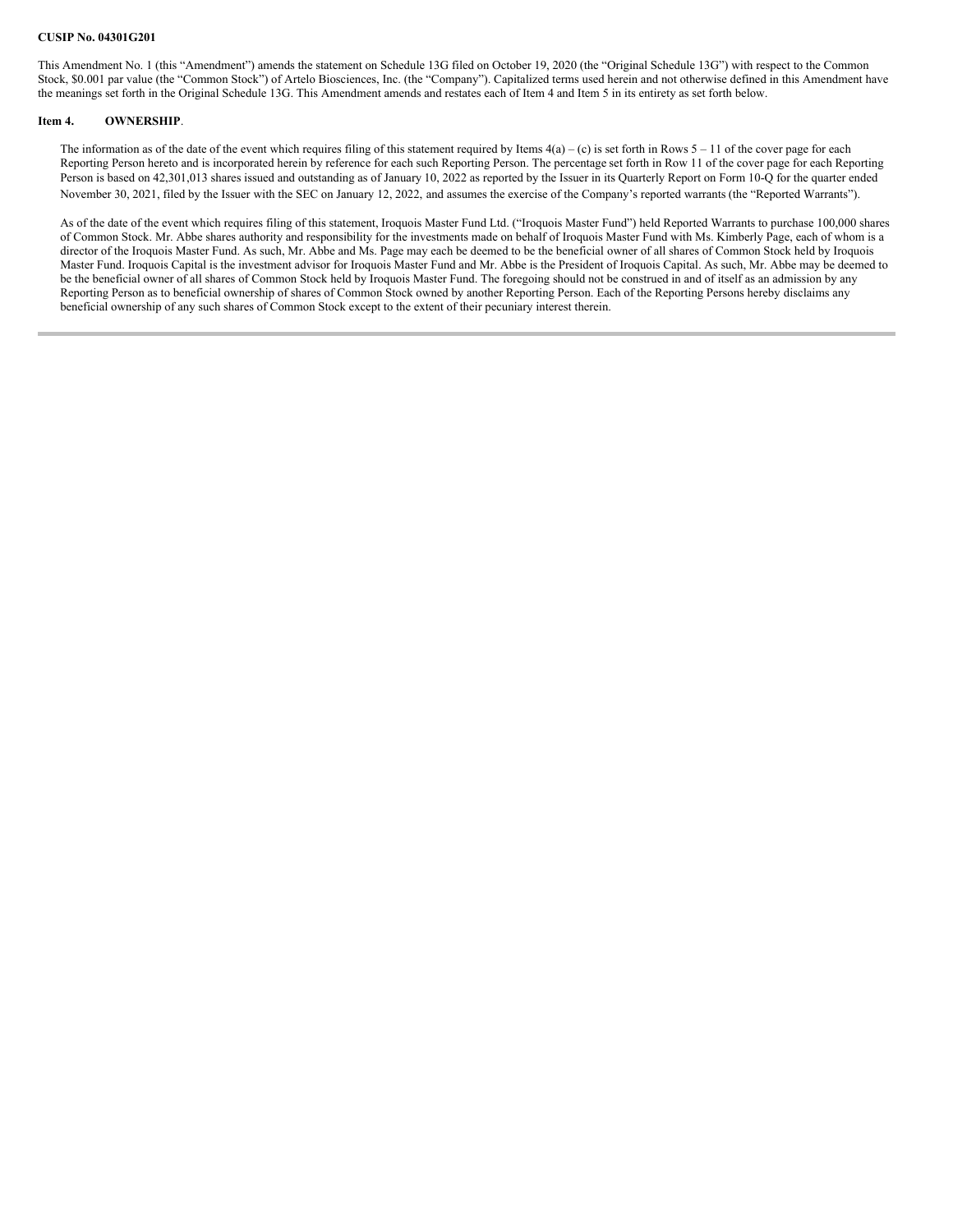### **Item 5. Ownership of Five Percent or Less of a Class**

If this statement is being filed to report the fact that as of the date hereof the reporting person has ceased to be the beneficial owner of more than five percent of the class of securities, check the following:  $\boxed{\boxtimes}$ 

### **Item 10. CERTIFICATION.**

Each of the Reporting Persons hereby makes the following certification:

By signing below each Reporting Person certifies that, to the best of its knowledge and belief, the securities referred to above were not acquired and are not held for the purpose of or with the effect of changing or influencing the control of the issuer of the securities and were not acquired and are not held in connection with or as a participant in any transaction having that purpose or effect.